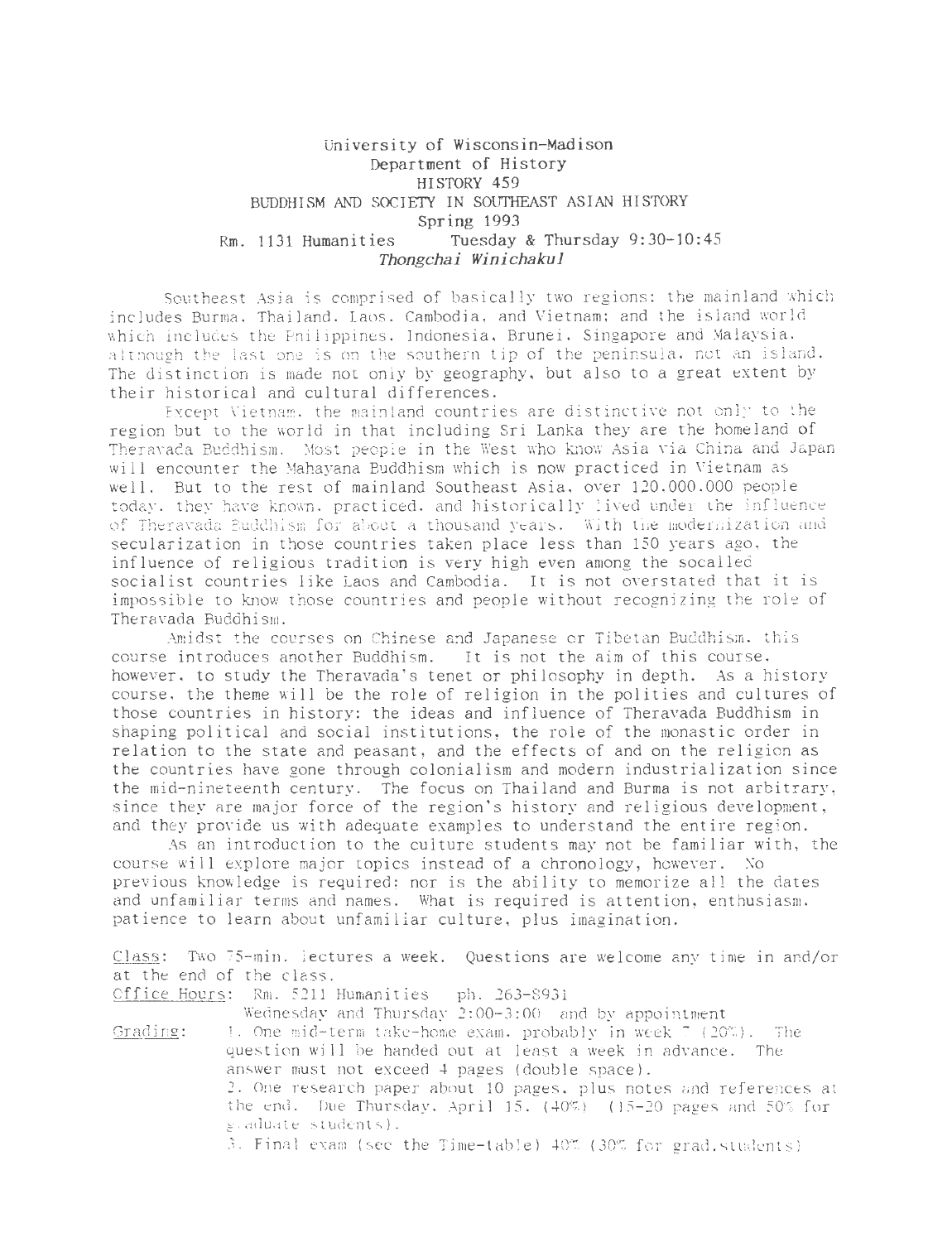What is expected from students is not the ability to copy. or paraphrase the lecture or reading materials, but one's understanding, in her/his own words . of the topics; his/her ability to communicate in writing. the basic research skill like library search for relevant materials. and the ability to explain a question either by analysis or description. Originality, creativity and imagination will be bonus.

# Required Textbooks:

Smith, Bardwell. Religion and Legitimation of Power jn Thailand Laos and Burma Spiro. Melford. Buddhism and Society: A Great Tradition and its Burmese licissitudes

Tambiah, S.J. World Conqueror and World Renouncer

The Course-pack for History 459-Spring 1993 (available at the Copy Center of Humanities Building, Rm.l650 Humanities)

### Recommended Textbooks:

Sarkisyanz, E. Buddhist Backgrounds of the Burmese Revolution. (This book is a classic one, very good for our class. Unfortunately it is old and out of print. There are many copies in the libraries, and in the reserves.) Ishii. Yoneo. Sangha. State and Society: Thai Buddhism in History Aung-Thwin, Michael, Pagan: the Origin of Modern Burma Jackson, Peter A. Buddhism, Legitimation and Conflict: Urban Thai Buddhism Keyes, Charles F. Thailand : Buddhist Kingdom as a Modern Nation-state

### Note on the List of Readings:

- 1. The books below with the \* mark are required readings in each week. They are in either the required textbooks or in the coursepack (except the ones marked \*!). The rest are recommended for anyone interested in particular topics.
- 2. The titles of many books will be in a shorten form after the first references. The number at the end of each item is page number.

|          | WEEK 1 (Jan 19) Introduction: aims and objective of the course: business; |  |  |  |  |  |  |  |
|----------|---------------------------------------------------------------------------|--|--|--|--|--|--|--|
|          | assignments; expectation.                                                 |  |  |  |  |  |  |  |
|          | A general outline of history.                                             |  |  |  |  |  |  |  |
| Reading: | NO.                                                                       |  |  |  |  |  |  |  |

#### EARLY HISTORY

| WEEK 2 (Jan 26) A general outline of history (cont.)                     |
|--------------------------------------------------------------------------|
| Early religions before Theravada and introduction of                     |
| Theravada to Southeast Asia; localization of Buddhism in                 |
| Southeast Asia                                                           |
| Reading: * Hazra, Kanai Lal. History of Theravada Buddhism, in Southeast |
| Asia. chap. 3-4 (49-82)                                                  |
| - Coedes. George. The Making of Southeast Asia. 10-87                    |
| - Than Tun. Essays on the History and Buddhism of Burma. 3-58            |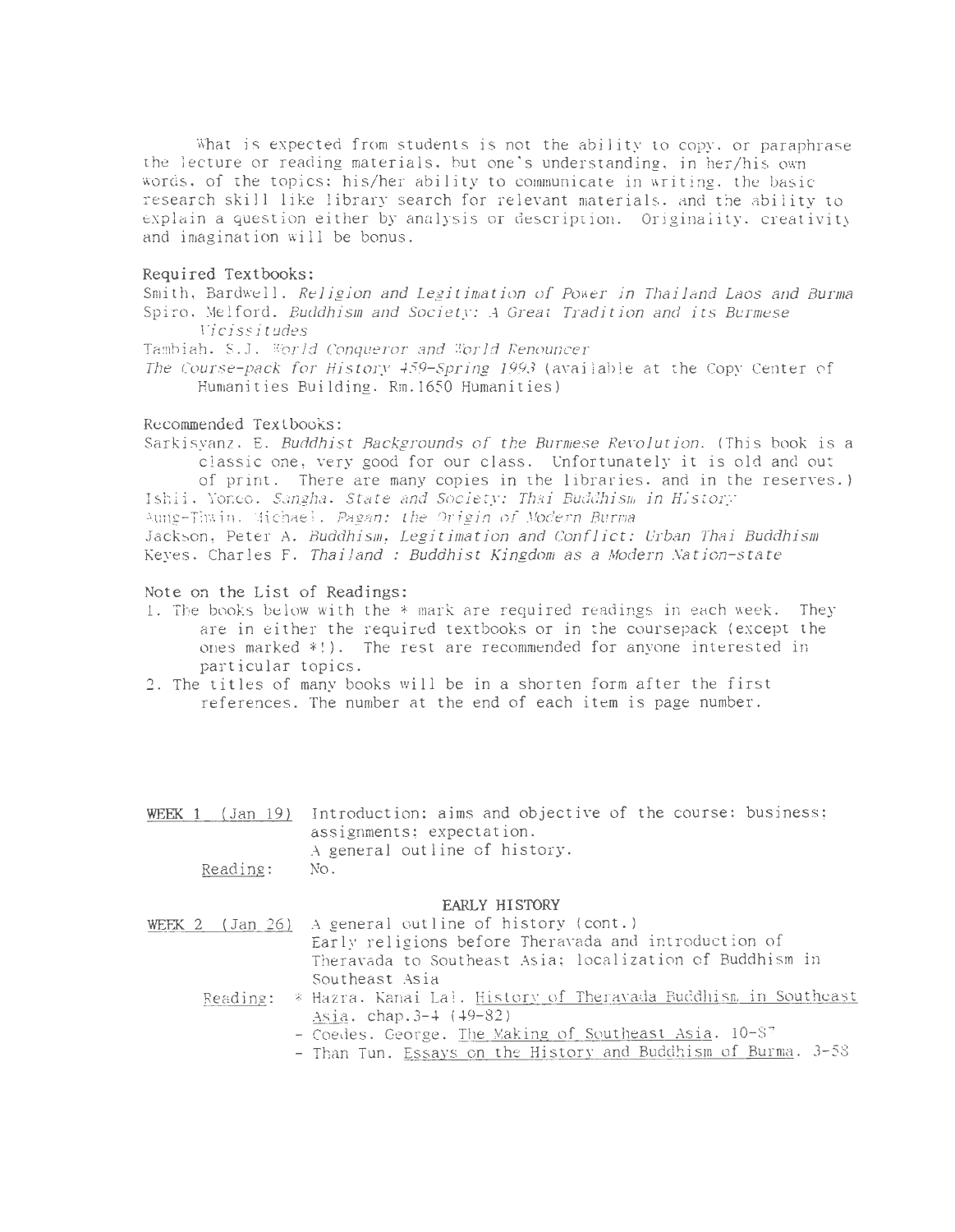**IDEAS** 

| $-$ |  |  |  |  | WEEK 3 (Feb 2) Basic concepts: Nivarna, Karma, merit |  |  |  |  |
|-----|--|--|--|--|------------------------------------------------------|--|--|--|--|
|-----|--|--|--|--|------------------------------------------------------|--|--|--|--|

- Keading: \* Spiro. Buddhism and Society. chap. 2. 4. 5 (31-65. 92-139)
	- Spiro. Melford. Burmese Supernaturalism
		- $-$  Aung-Thwin. Pagan. chap. 2 (30-47)

Buddhism, Hinduism, animism; popular belief: the Jataka WEEK  $4$  (Feb  $9$ )

- Reading: \* Kirsch, A, Thomas. "Complexity in the Thai Religious System." Journal of Asian Studies 36 (1977): 241-266
	- \* Spiro. Buddhism and Society. chap. 6.7 (140-87)
	- \* Keyes, Charles, "Merit Transference in the Kammic Theory of Popular Theravada Puddhism." in Karma: an Anthropological Inquiry, ed. Charles F. Keyes. pp. 261-86
	- Spiro. Burmese Supernaturalism.
	- Anuman Rajadhon. Popular Buddhism in Siam and Cther Essays on Thai Studies. 25-68, 99-168
	- Tambiah, S.J. Buddhism and the Spirit Cults in Northeast Thailand. chap 13-20 (223-366)
	- Terwiel, B.J. Monks and Magic.
	- Jones. John Garrett. Tales and Teachings of the Buddha: the Jataka Stories
	- The Pali Text Society. Jataka Tales: Birth Stories of the Buddha

### THE SANGHA (MONASTIC ORDER)

WEEK 5 (Feb 16) The sangha

- \* Spiro. Buddhism and Society. chap. 12-13. 15. 17 (279-320. Reading:  $351 - 77$ ,  $396 - 421$ )
	- \* Tambiah. S.J. The Buddhist Saints of the Forest and the Cult of Amulets. chap. 5 (53-77), "The forest-monk tradition"
	- Ishii. Sangha, State and Society. chap 1 (3-33)
	- Reynolds. Craig J. The Buddhist Monkhood in the Nineteenth Century Thailand. chap 2
	- Lester, Robert C. Theravada Buddhism in Southeast Asia chap  $5-7$  (83-150)
	- Wijayaratna, Mohan. Buddhist Monastic Life.
	- Aung-Thwin. Pagan. passim.

# COSMOLOGY AND SOCIAL ORDER

- WEEK 6 (Feb 23) Cosmology and social order
	- Reading: \* Reynolds, Frank E. Three Worlds According to King Ruang: A Thai Buddhist Cosmology. introduction pp. 5-37. The entire book is a translation of a thirteenth century Thai cosmographical text.
		- \* Heine-Geldern. Robert. Conceptions of State and Kingship in Southeast Asia
		- \* Reynolds. Frank E. "Ritual and Social Hierarchy: An Aspect of Traditional Religion in Buddhist Laos," in Bardwell Smith ed. Religion and Legitimation of Power. 166-74.
		- \* Reynolds. Craig J. "Buddhist Cosmography in Thai History. With Special Reference to Nineteenth Century Culture Change." Journal of Asian Studies 35 (1976): 203-220
		- \* Keyes, Charles F. "Mother or Mistress but Newer a Monk: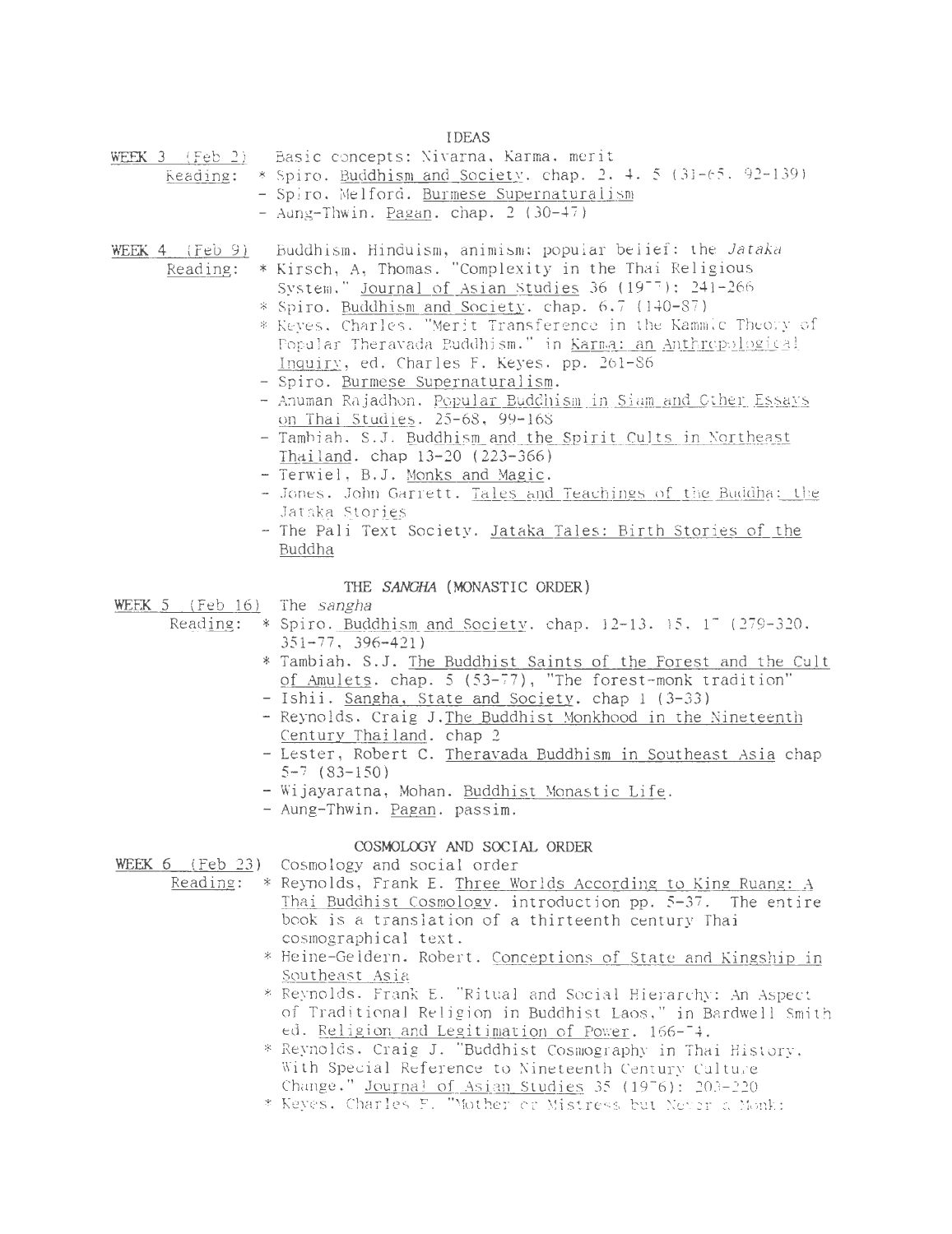Buddhist Notions of Female Gender in Rural Thailand." American Ethnologist 11 (1984): 223-41

- Keyes. Charles F. "Ambiguous Gender: Male Initiation in Buddhist Society," in New Perspective on Religion and Gender, ed. Caroline Bynum, Steven Harell, 1986
- Van Esterik. Penny ed. Women of Southeast Asia. Center for Southeast Asian Studies, Northern Illinois University, chap 2,4 (esp. the article by Kirsch. A. Thomas, "Buddhism, Sexrole and Thai Economy," pp. 16-41).
- Khin Thitsa. Providence and Prostitution: Image and Reality for Women in Buddhist Thailand.
- Sarkisyanz. E. Buddhist Background of the Burmese Revolution. chap.ll.13 (68-74, 82-86)

### BUDDHIST POLITY

WEEK 7 (Mar 2) Merit and power, state, and kingship

- Reading: \* Tambiah, S.J. World Conqueror and World Renouncer. chap.2.<br> $4-7$ , (9-18, 32-131) 4-7, (9-18, 32-131)<br>- Spiro. <u>Buddhism and Society</u>. chap.16 (378-395)
	-
	- Reynolds. Frank E. "The Holy Emerald Jewel: Buddhist Symbolism and Political Legitimation in Thailand and Laos." In ed. Bardwell Smith. Religion and Legitimation of Power. 175-193
	- Ishii. Sangha. State and Societv. chap.2-3 (34-66)
	- Aung-Thwin, Michael. Pagan. chap 3 (47-68)
	- Aung-Thwin, Michael. "Divinity, Spirit and Human: Conceptions of Classical Burmese Kingship," in Centers, Symbols and Hierarchy : Essays on Classical States in Southeast Asia. ed. Lorraine Gesick. 45-86
	- Aung-Thwin. "Kingship, the sangha and Society in Pagan," in Explorations in Early Southeast Asian Statecraft. eds. Kenneth Hall and John Whitmore. 205-256
	- Sarkisyanz, E. Buddhist Background of the Burmese Revolution. chap. 4-5,7-10,14-15 (26-36, 43-67, 87-97)
	- Hanks, Lucien M. "Merit and Power in Thai Social Order, '' American Anthropologist. 64 (1962), 1247-61.
	- Gesick, Lorraine. "The Rise and Fall of King Taksin: A Drama of a Buddhist Kingship," in Centers. Svmbols and Hierarchies. ed. Lorraine Gesick. 87-105
	- Reynolds, Craig J. The Buddhist Monkhood in the Nineteenth Centurv Thailand. chap 1

WEEK 8 SPRING RECESS Mar 6-14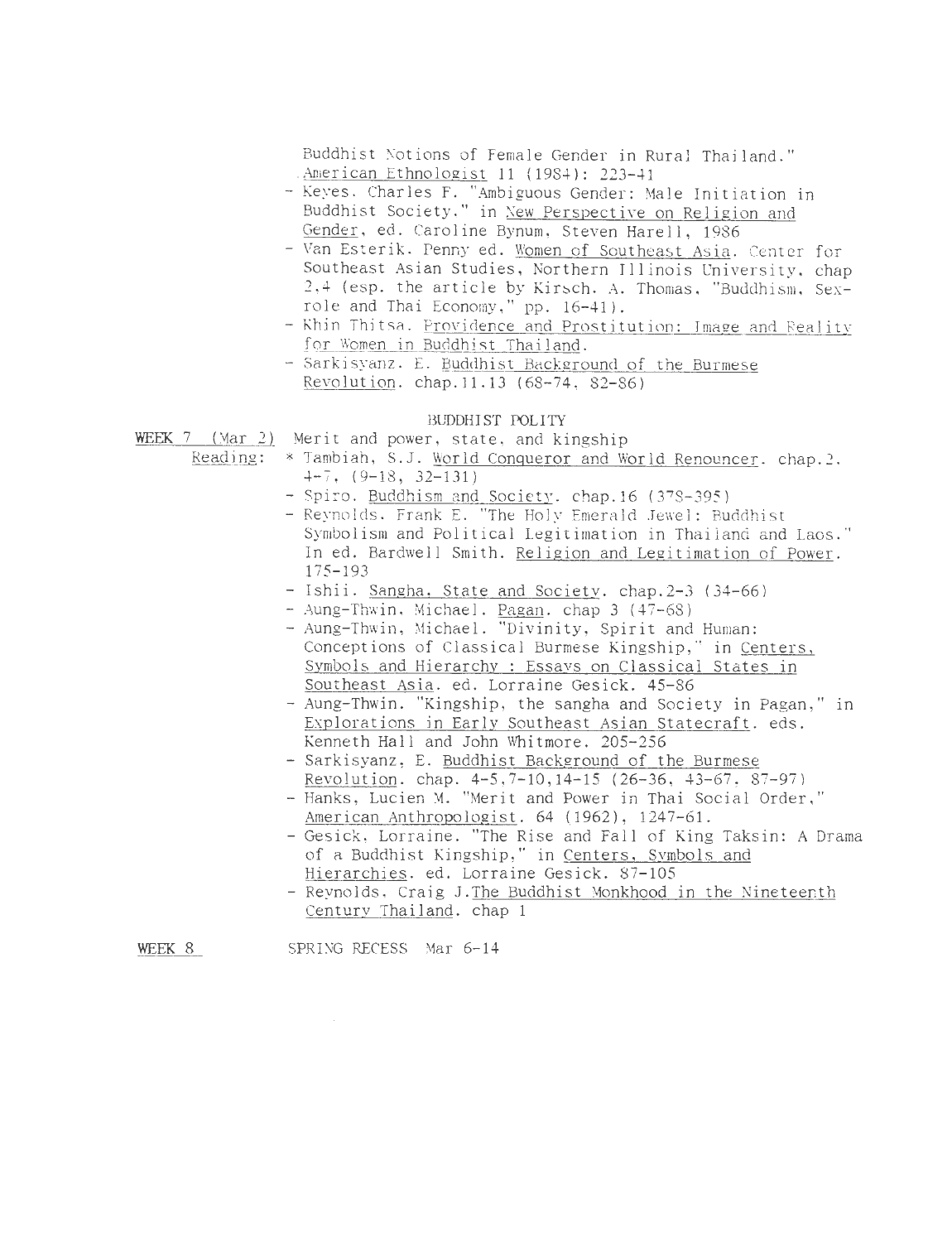WEEK 9 (Mar 16) Religious reform and pre-modern politics:

- Reading: \* Swearer, Donald and Premchit, Sommai. "The Relations Between the Religious and Political Order in Northern Thailand (14th-16th c.)." in ed. Bardwell Smith. Religion and Legitimation of Power. 20-33
	- \* Butt, John W. "Thai Kingship and Religious Reform," in ibid.  $34 - 51$
	- \* Wyatt. David K. "The Subtle Revolution of King Rama I of Siam." in Moral Order and the Question of Change. ed. David Wyatt and Alexander Woodside. pp 9-52
	- \* Mendelsohn, E. Michael. Sangha and State in Burma: A Study of Monastic Sectarianism and Leadership. chap.1 (31-65)
	- Reynolds, Craig J. "Religious Historical Writing and the Legitimation of the First Bangkok Reign." in eds. David Marr and Anthony Reid. Perceptions of the Past in Southeast Asia.  $90 - 107$
	- Luce. G.H. and Pe Muang Tin. trans The Glass Palace. intro.

#### BUDDHIST ECONOMY

WEEK 10 (Mar 23) Two propositions on the Buddhist "Moral Economy"

- Reading: \*! Scott, James C. The Moral Economy of the Peasant: Rebellion and Subsistence in Southeast Asia.
	- \* Aung-Thwin, Michael. "The Role of sasana Reform in Burmese History: Economic Dimension of a Religious Purification." Journal of Asian Studies. 38 (1979): 671-88: OR Aung-Thwin. Pagan. chap. 8-9
	- Victor Lieberman's argument against Aung-Thwin in the same journal 39 (1980) 753-69; and then Aung-Thwin's "A Reply to Lieberman" in the same journal 40 (1980/1):  $87-9$ .
	- Evans, Grant. From Moral Economy to Remembered Village

# PEASANT REBELLION

WEEK 11 (Mar 30) Peasant rebellions and the ideas of Utopia

- Reading: \* Keyes, Charles F. "Millennialism, Theravada Buddhism and Thai Society," Journal od Asian Studies 36 (1977): 283-302
	- \* Turton, Andrew and Tanabe, Shigeharu eds. History and Peasant Consciousness in South East Asia. see introduction. and the articles by Tanabe, Chatthip Nartsupha. 75-134
	- \* Spiro. Buddhism and Society. 171-180
	- Ishii. Sangha, State and Society. chap.9 (171-187)
	- Ishii, Yoneo. "A Note on Millennarian Revolts in Northeastern Siam," Journal of Southeast Studies. 6:2, 121-126
	- Tambiah. Buddhist Saints of the Forest. chap.20 (293-320)
	- Sarkisyanz. E. Buddhist Background of the Burmese Revolution. chap. 21-22 (149-65)
	- Adas. Michael. "Bandits. Monks. and Pretender Kings: Pattern of Peasant Resistance and Protest in Colonial Burma. 1826-1941." in Power and Protest in the Countryside, ed. Robert P. Wellner and Scott E. Guggenheim. pp. 75-105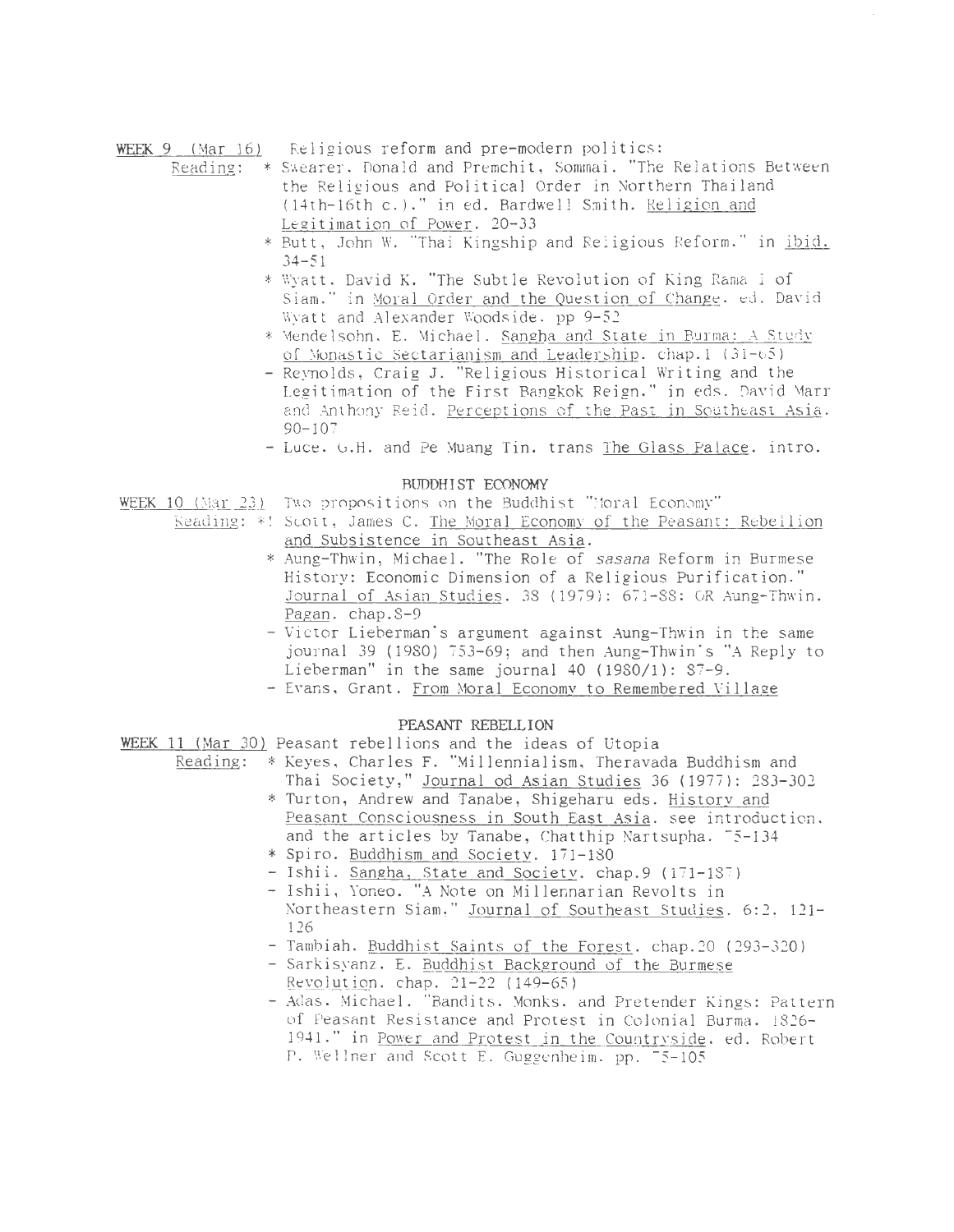#### TRANSITION

- WEEK 12 (Apr 6) Responses to the West (1) Siam: Modern Buddhist ideas and sangha, national integration
	- Reading: \* Kirsch, A. Thomas. "Modernizing Implications of Nineteenth Century Reforms in Thai Sangha," in <u>Religion and</u><br>Legitimation of Power. 52-65
		- \* Tambiah, S.J. World Conqueror and World Renouncer. chap. 10-12 (179-261)
		- \* Reynolds. Frank E., "Sacral Kingship and National Development: The Case of Thailand." in Religion and Legitimation of Power. pp.l00-110
		- Alabaster, Henry. The Modern Buddhist, Being the Views of a Siamese Minister of State on His Own and Other Religions.
		- Keyes, Charles F. "Buddhism and National Integration in Thailand," Journal of Asian Studies. 30 (1971): 551-568
		- Ishii. Sangha, State and Society. chap.8 (146-170)
		- -Reynolds, Craig J. "Buddhist Cosmography in Thai History, With Special Reference to Nineteenth Century Culture Change." Journal of Asian Studies 35 (1976): 203-220
		- Reynolds, Craig J. The Buddhist Monkhood in Nineteenth Century Thailand. chap. 3-4
- WEEK 13 (Apr 13) Response to the West (2) Burma: Buddhist movements for independence
	- Reading: \*! Sarkisyanz, E. Buddhist Backgrounds of the Burmese Revolution. 110-179
		- \*Ferguson, John P. ''The Quest for Legitimation by Burmese Monks and Kings," In ed. Bardwell Smith. Religion and Legitimation. 66-86
		- Mendelsohn. E. Michael. Sangha and State. chap 4 (173-235)
		- Smith, Donald E. Religion and Politics in Burma. chap 3

## BUDDHISM AND MODERN NATIONS

WEEK 14 (Apr 20) The sangha and state in recent history

Reading: 1. Siam

- \* Tambiah, S.J. World Conqueror and World Renouncer. chap.lS-19 (434-63, 472-514)
- \*Reynolds, frank E. ""Legitimation and Rebellion," in Religion and Legitimation of Power. pp.134-146.
- \* Keyes, Charles f. "Political Crisis and Militant Buddhism," in <u>ibid.</u> 147-164
- OR 2. Burma
- \* Tin Muang and Muang Than. "The sangha and sasana in Socialist Burma." SOJOURN: Social Issues in Southeast Asia. 3:1 (feb. 1988). 26-61
- \*! Sarkisyanz, E. Buddhist Backgrounds of the Burmese Revolution. chap  $25-28$  (192-236)
- Ishii. Sangha, State and Society. chap. 4.6. (67-80. 100-1-+5)
- Mendelsohn, E. Michael. Sangha and State, chap.5 (236-298)
- Smith. Donald E. Religion and Politics. chap.5.7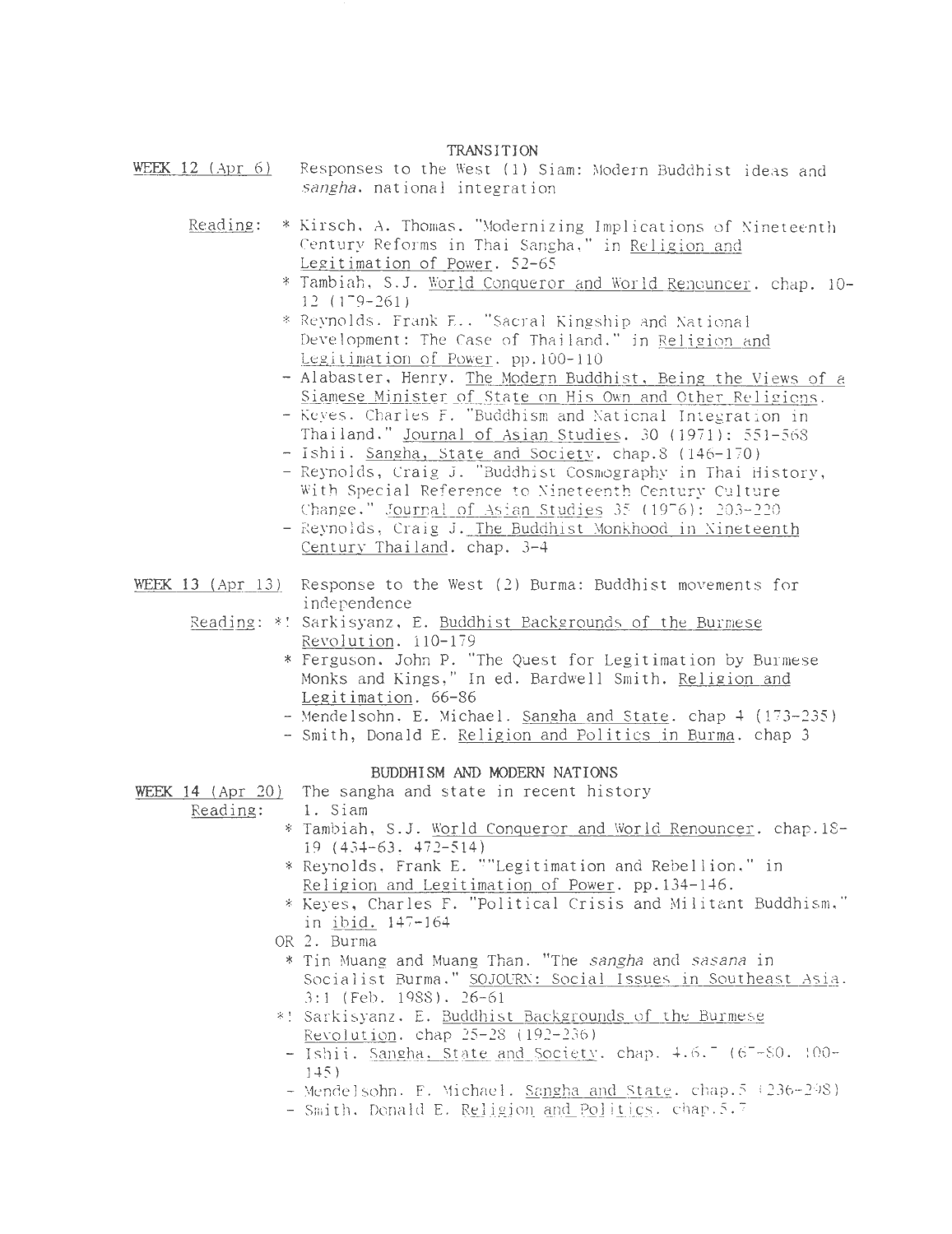WEEK 15 (Apr 2<sup>-</sup>) Buddhism in the world of modern technology and capitalism Reading: - Jackson, Peter A. Buddhism Legitimation and Conflict.

- section 2
- Sulak Sivaraksa. Seeds of Peace
- Sulak Sivaraksa. Siam in Crisis
- Jackson, Peter A. "The Hupphasawan Movement: Millennarian Buddhism among Thai Political Elite." SOJOURN: Social Issues in Southeast Asia. 3:2, 134-170
- Zehner, Edwin. "Reform Symbolism of a Thai Middle-class Sect: the Growth and Appeal of the Thammakai Movement." Journal of Southeast Asian Studies. 21:2. 402-426.
- Taylor. J.L. "Living on the Rim: Ecology and Forest Monks in Northeast thailand," SOJOURN, 6:1, 106-125
- Somboon Suksamran. Political Buddhism in Southeast Asia: the sangha in the Modernization of Thailand. chap.3.4

 $\text{WEEK}$  16 (May 4) [Final remarks ?]